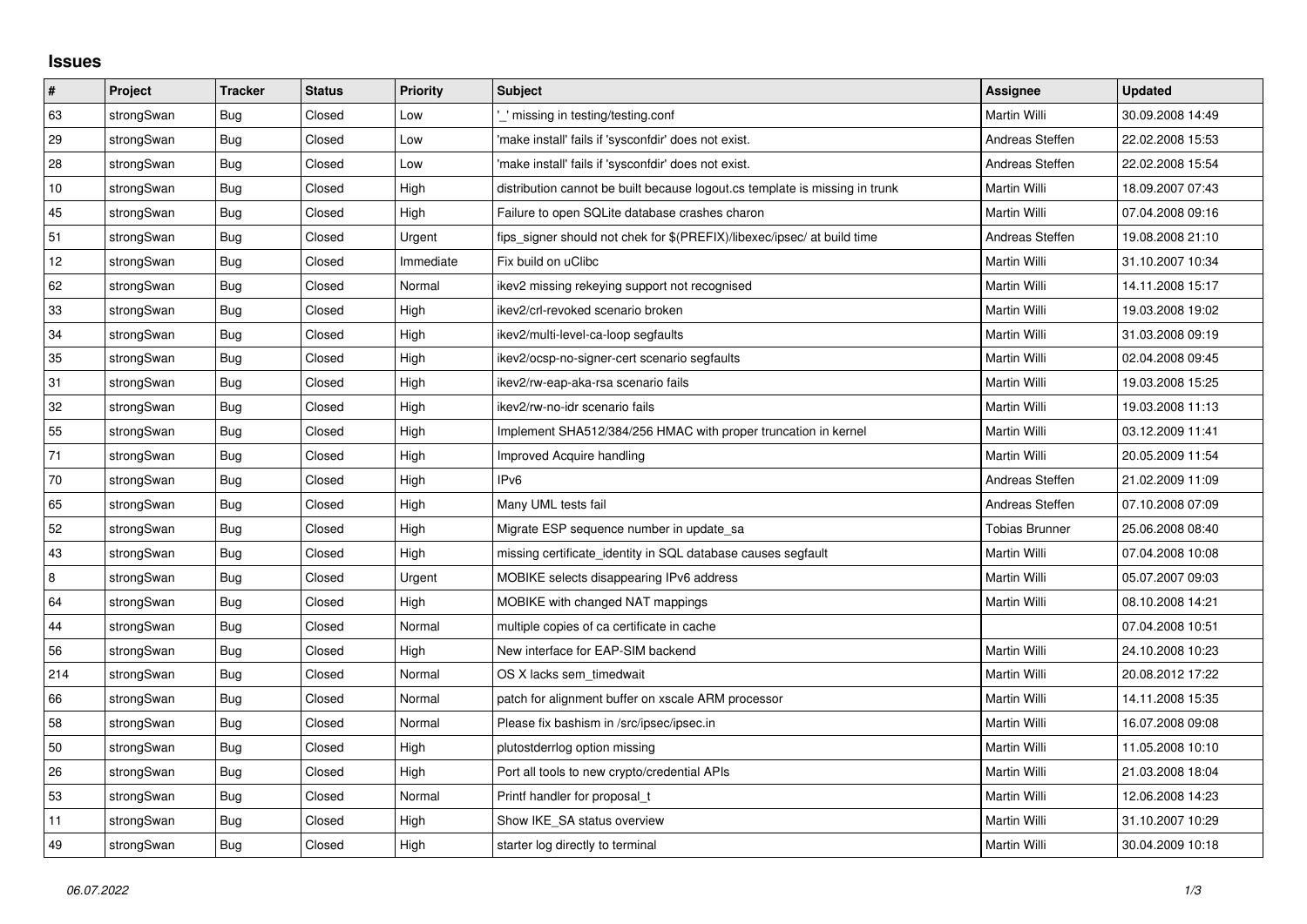| $\vert$ #    | Project    | <b>Tracker</b> | <b>Status</b> | <b>Priority</b> | Subject                                                             | Assignee              | <b>Updated</b>   |
|--------------|------------|----------------|---------------|-----------------|---------------------------------------------------------------------|-----------------------|------------------|
| 36           | strongSwan | Bug            | Closed        | High            | strongswan-4.2.0 does not compile with uclibc                       | Martin Willi          | 04.04.2008 13:51 |
| 61           | strongSwan | Bug            | Closed        | High            | When recovering from DPD, firewall rules aren't added as necessary  | Andreas Steffen       | 06.05.2013 21:43 |
| 79           | strongSwan | Bug            | Closed        | High            | Windows 7 sometimes fails to verify RSA signatures done by gcrypt   | Martin Willi          | 30.06.2009 12:22 |
| 59           | strongSwan | Feature        | Closed        | High            | Add additinal signal dependent parameter to bus                     | Martin Willi          | 29.07.2008 11:04 |
| 25           | strongSwan | Feature        | Closed        | High            | alternative crypto implementation                                   | Martin Willi          | 31.05.2008 09:49 |
| 30           | strongSwan | Feature        | Closed        | High            | Certificate caching                                                 | Martin Willi          | 02.04.2008 14:50 |
| 42           | strongSwan | Feature        | Closed        | High            | CFG attribute handler framework                                     | <b>Martin Willi</b>   | 28.04.2009 10:23 |
| 41           | strongSwan | Feature        | Closed        | High            | CFG attribute provider framework                                    | Martin Willi          | 16.04.2008 11:24 |
| $\mathbf{2}$ | strongSwan | Feature        | Closed        | High            | Complete MOBIKE support                                             | Martin Willi          | 31.10.2007 10:30 |
| 39           | strongSwan | Feature        | Rejected      | High            | Configuration support in Manager                                    | <b>Martin Willi</b>   | 04.07.2014 11:07 |
| 27           | strongSwan | Feature        | Closed        | High            | Create a database API                                               | Martin Willi          | 19.02.2008 15:16 |
| 21           | strongSwan | Feature        | Closed        | High            | CRL support                                                         | Martin Willi          | 10.03.2008 18:40 |
| 76           | strongSwan | Feature        | Closed        | Normal          | crypto test framework                                               | Martin Willi          | 12.06.2009 11:31 |
| 100          | strongSwan | Feature        | Closed        | Normal          | Derive traffic selectors from authentication process                | <b>Martin Willi</b>   | 23.07.2010 16:53 |
| 46           | strongSwan | Feature        | Closed        | High            | DNS resolving for hosts in ike_cfg                                  | <b>Martin Willi</b>   | 09.06.2008 09:34 |
| 54           | strongSwan | Feature        | Closed        | High            | <b>EAP-Identity Server functionality</b>                            | Martin Willi          | 22.08.2008 12:55 |
| 16           | strongSwan | Feature        | Closed        | High            | Generic plugin architecture                                         | Martin Willi          | 15.02.2008 09:37 |
| 37           | strongSwan | Feature        | Closed        | High            | Hash and URL support for IKEv2                                      | <b>Tobias Brunner</b> | 18.04.2008 13:38 |
| 13           | strongSwan | Feature        | Closed        | High            | Implement a modular credential framework                            | Martin Willi          | 15.02.2008 09:36 |
| 67           | strongSwan | Feature        | Closed        | Normal          | Implement DH groups 22-24                                           | Martin Willi          | 19.04.2010 14:51 |
| 60           | strongSwan | Feature        | Closed        | High            | Implement draft-sheffer-ikev2-gtc-00 with PAM password verification | Martin Willi          | 22.08.2008 12:59 |
| $15\,$       | strongSwan | Feature        | Closed        | High            | Implement rauthentication using RFC4478                             | Martin Willi          | 30.11.2007 14:55 |
| 69           | strongSwan | Feature        | Closed        | Normal          | Improve scheduler performance                                       | <b>Tobias Brunner</b> | 04.12.2008 17:03 |
| 19           | strongSwan | Feature        | Closed        | High            | Include EAP-MD5 into trunk                                          | Martin Willi          | 13.12.2007 09:48 |
| 14           | strongSwan | Feature        | Closed        | High            | Initiate/Terminate IKE_SAs                                          | Martin Willi          | 13.11.2007 14:04 |
| 78           | strongSwan | Feature        | Closed        | Normal          | Integrity tester for libstrongswan and all plugins.                 | <b>Martin Willi</b>   | 27.06.2009 16:19 |
| 18           | strongSwan | Feature        | Closed        | High            | Merge EAP-AKA module into trunk                                     | Martin Willi          | 13.12.2007 09:47 |
| 40           | strongSwan | Feature        | Closed        | High            | NetworkManager support                                              | Martin Willi          | 22.08.2008 12:54 |
| 57           | strongSwan | Feature        | Closed        | Normal          | new pluto connection option: verify identifier                      | Andreas Steffen       | 25.07.2013 10:07 |
| 38           | strongSwan | Feature        | New           | Low             | OCSP in IKE payload, RFC4806                                        |                       | 19.12.2014 14:20 |
| 22           | strongSwan | Feature        | Closed        | High            | OCSP support                                                        | Martin Willi          | 10.03.2008 18:41 |
| 48           | strongSwan | Feature        | Closed        | High            | Parallel trustchain verification                                    | Martin Willi          | 16.04.2008 11:33 |
| $\mathbf{1}$ | strongSwan | Feature        | Closed        | High            | Partial MOBIKE implementation                                       | Martin Willi          | 02.07.2007 16:14 |